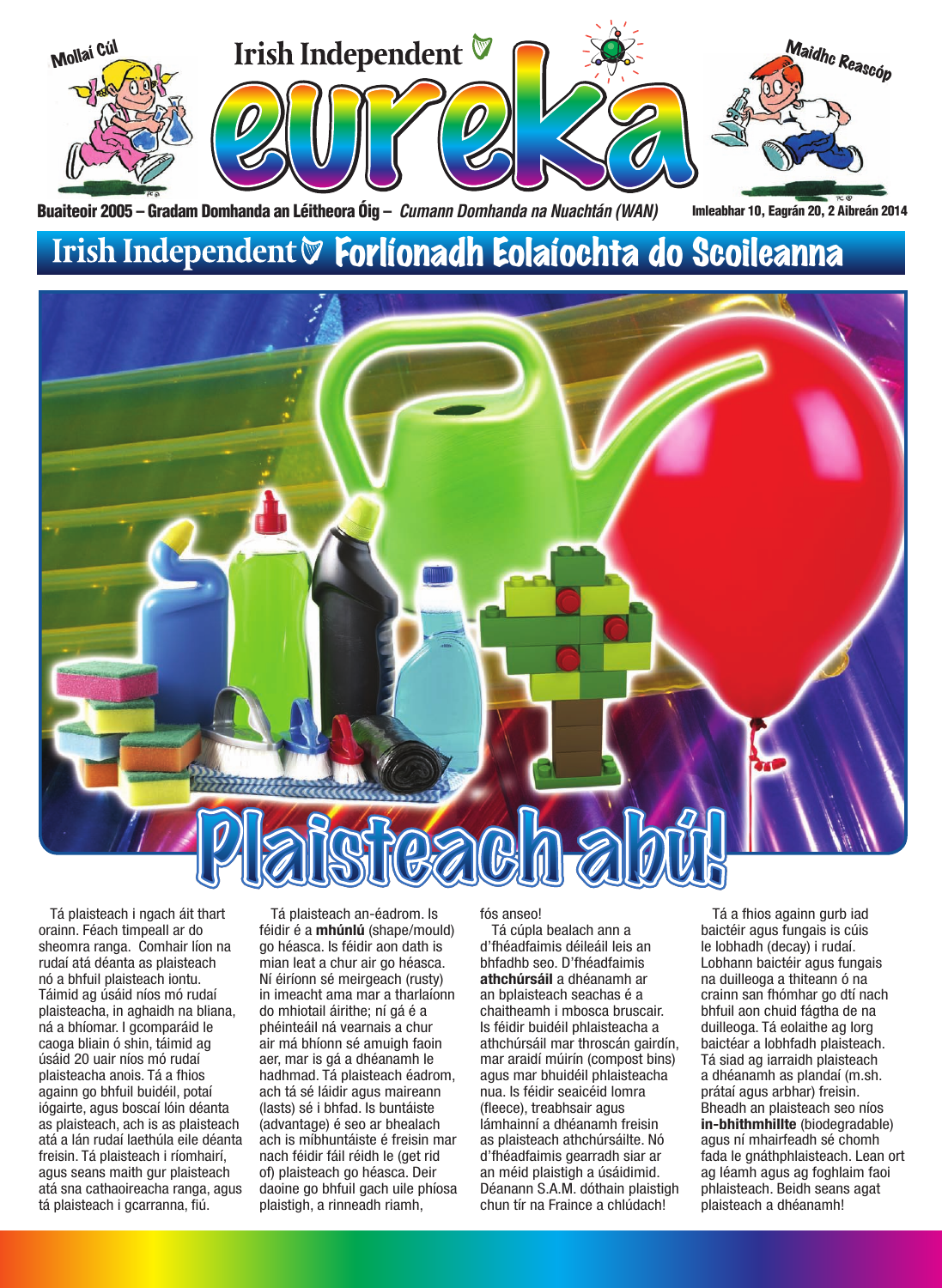

Go hiondúil, is as ola a dhéanaimid plaisteach ach is as bainne a dhéanfaimid an plaisteach sa ghníomhaíocht seo. Ar chuala tú an rann Béarla do pháistí faoi Miss Muffet? Shuigh sí ar a stóilín ag ithe gruthanna (curds) agus meadhg (whey). Ní fios cén fáth ar theastaigh uaithi gruthanna agus meadhg a ithe in ionad plaisteach a dhéanamh astu!



#### **Bunábhair:**

- • 4 thaespúnóg (20 ml) d'fhínéagar bán
- • 1.5 cupán (375 ml) de bhainne bearrtha (skim)
- 2 bhabhla bheaga
- Spúnóg chun an meascán a chorraí
- • J-cheirt
- • Oigheann micreathonnach

#### **Treoracha:**

- 1.Measc an fínéagar agus an bainne le chéile i mbabhla.
- 2.Iarr ar dhuine fásta an meascán a théamh in oigheann micreathonnach ar feadh 2 nóiméad nó thart air sin.
- 3. Feicfidh tú gur scar an meascán ina dhá chuid  $-$  (i) solad (na gruthanna) agus (ii) leacht (an meadhg).
- 4.Nuair a fhuarfaidh an meascán, cuir an j-cheirt thar an dara babhla agus doirt an meascán tríthi. Fanfaidh na gruthanna soladacha sa cheirt. Caith uait an meadhg.
- 5.Cuir do lámh ar na gruthanna. Déan cur síos orthu.
- 6.Múnlaigh na gruthanna, m.sh. cuir cruth réalta orthu. Fág iad ar leataobh go n-éireoidh siad crua.

## Arbh eol duit?

- Nuair a chuireann tú fínéagar le bainne bogthe, tá aigéad (acid) san fhínéagar, agus imoibríonn (reacts) sé ar an b**próitéin** sa bhainne. Mar thoradh air seo, gruthaíonn (curdles) an bainne agus scarann sé ina chnapanna (na **gruthanna**) agus ina leacht (an **meadhg**). Is féidir na gruthanna a mhúnlú chun cruthanna éagsúla a dhéanamh astu. Beidh siad crua nuair a bheidh siad tirim.
- • Ó thús na 1900idí go dtí 1945, ba ghnách ornáidí a dhéanamh as plaisteach bainne mar seo. Rinne daoine cnaipí, búclaí, coirníní (beads) agus seodra eile as. D'ordaigh an bhanríon Sasanach, Mary, seodra déanta as plaisteach bainne sa bhliain 1915!



Úsáidimid ola chun formhór ár bplaistigh a dhéanamh. Fadó, i bhfad siar roimh ré na ndineasár, fuair ainmhithe agus plandaí bás. Chlúdaigh sraitheanna láibe iad. Bhrúigh na sraitheanna láibe seo síos ar na plandaí agus ar na créatúir mharbha agus d'athraigh siad iad go **hamhola** (crude oil). Is leacht (liquid) buí go dubh í amhola. Tá boladh láidir uirthi. Bíonn sí le fáil i d**taiscumair** (reservoirs) faoin talamh. Uaireanta, cosúil le huisce i spúinse, bíonn sí le fáil i spásanna beaga bídeacha sna carraigeacha. Tar éis amhola a bhaint amach as an talamh, cuireann na fir ola í go **scaglann** (refinery) trí phíopa, ar long, nó ar bháirse (barge). Sa scaglann, déanann na hoibrithe breoslaí éagsúla (m.sh. peitreal, díosal, agus ola theasa) agus rudaí eile as codanna éagsúla den amhola. Tagann ola cócaireachta, m.sh. ola olóige, ola lus na gréine, ó phlandaí atá beo faoi láthair.

# Bolgáin Draíochta

Crionhaíocht

Déanann ola na rudaí seo agus cé nach rudaí úsáideacha iad, is rudaí spraíúla iad! Bain triail as an gcéad ghníomhaíocht eile go bhfeicfidh tú.

#### **BUNÁBHAIR:**

- • Próca /Gloine óil
- • Uisce
- Dath bia
- • Spúnóg bhoird (15 ml)
- • Taespúnóg bhoird (5 ml)
- • Ola chócaireachta
- • Salann
- • Siúcra
- 1.Líon an próca leath bealaigh le huisce.
- 2. Cuir 30 ml ola isteach ann.
- 3. Tuar cad a tharlóidh má chuireann tú
- leath-thaespúnóg shalainn isteach ann? 4.Bain triail as. Cad a fheiceann tú?
- An raibh an ceart agat?

#### **CÉN FÁTH A DTARLAÍONN SÉ SEO?**

Nuair a chuirfidh tú salann isteach, tabharfaidh an salann bolgán ola leis go bun an phróca. Greamóidh an salann agus an ola le chéile agus rachaidh siad go bun. Deir eolaithe go bhfuil salann agus ola le chéile níos **dlúithe** (denser) ná uisce. Mar sin, rachaidh siad go bun. Ansin, **tuaslagfaidh** (dissolves) an t-uisce an salann agus rachaidh an bolgán ola suas leis féin go barr.

#### **Dúshlán breise:**

An dtarlóidh an rud céanna má úsáideann tú siúcra seachas salann? Déan **imscrúdú** le fáil amach.

**TREORACHA:**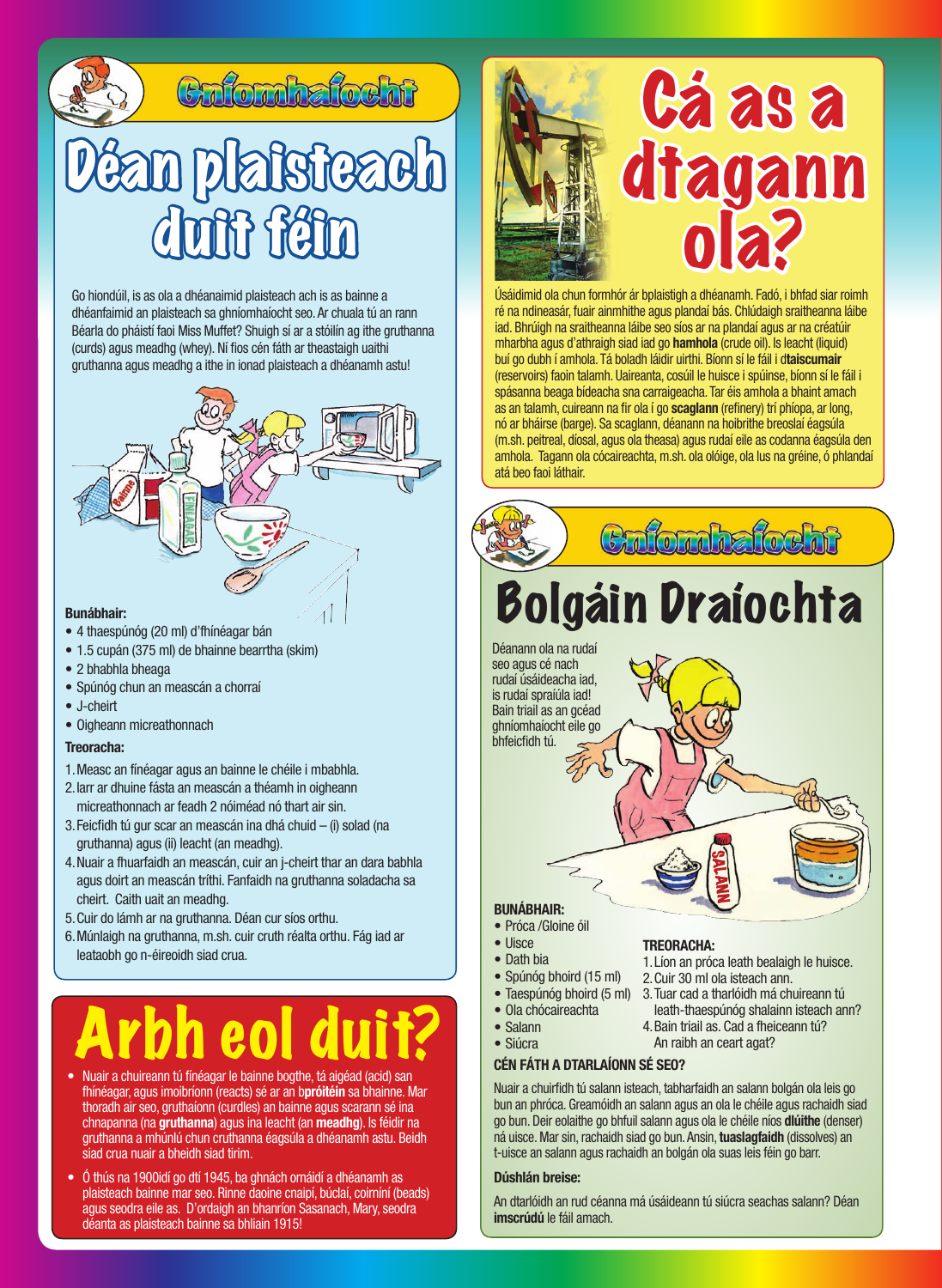

# Ola sa timpeallacht

Gan ola, bheadh saol an-éagsúil againn. Ach is leacht neamhghnách í ar mhórán bealaí. Mar a chonaic tú thuas, ní mheascfaidh sí le huisce. Éireoidh an ola go barr an uisce. Is fadhb í seo má tharlaíonn doirteadh ola ar an bhfarraige - suífidh an ola ar bharr na farraige agus uaireanta maróidh an ola éisc, éin, agus beatha mara eile. Faigh breis eolais ar roinnt de na tubaistí (disasters) móra ola a tharla, m.sh. an ceann i Murascaill Mheicsiceo sa bhliain 2010.



### Cnfomhafocht

## Bréagán don Cháisc

Is bréagán déanta as plaisteach é ceann de na bréagáin ba mhó tóir (most popular) riamh. Seans maith go gceapann tú gur Lego, nó balúin, nó ainmhí plaisteach nó bábóg phlaisteach atá i gceist anseo. Ní hea ach píosa preabach plaistigh – 'Silly Putty' an t-ainm a bhí air.

Mar a tharlaíonn go minic i gcúrsaí eolaíochta, d'airg duine Silly Putty trí thimpiste. I rith an Dara Cogadh Domhanda, rinne an tSeapáin ionradh (invade) ar roinnt tíortha ina raibh rubar le fáil. Mar thoradh air sin, ní raibh S.A.M. ábalta rubar a fháil chun boinn leoraithe ná buataisí do shaighdiúirí a dhéanamh. Mar sin, d'iarr an t-arm ar eolaithe ábhar nua a airgeadh (invent) in áit rubair. D'airg siad puití preabach ach níor úsáid an t-arm riamh é. Bhí suim ag déantóirí bréagán ann agus bhí na chéad bhréagáin de phuití preabach ar díol sa bhliain 1949. Bhí an pacáistiú i bhfoirm uibheacha plaisteacha toisc go raibh an puití ar díol thart ar an gCáisc. Chuir na déantóirí an t-ainm Silly Putty air.

Tá bealaí éagsúla ann inar féidir puití preabach a dhéanamh. Bain triail as an modh seo agus dean plaisteach preabach duit féin.

#### **Bunábhair:**

- • Leath-thaespúnóg (2.5 ml) salainn Epsom
- • Leath-thaespúnóg (2.5 ml) uisce
- Dath bia (roghnach)
- • 1 spúnóg bhoird (15 ml) gliú bán .i. PVA
- • 2 choimeádán bheaga m.sh. cupáin nó babhlaí
- • Spúnóga tomhais – spúnóg bhoird agus leath-thaespúnóg
- Rud éigin chun an meascán a chorraí
- Mála beag in-athdhúnta (resealable) nó scannán cumhdaigh (clingfilm)

#### **Treoracha:**

- 1. Measc an  $\frac{1}{2}$  thaespúnóg de shalainn Epsom leis an  $\frac{1}{2}$  thaespúnóg uisce i gcupán. Déan iarracht na salainn Epsom ar fad a thuaslagadh san uisce.
- 2.Cuir cúpla braon de dhath bia isteach más mian leat puití daite a dhéanamh.
- 3. Cuir spúnóg bhoird amháin de ghliú PVA i gcupán eile.
- 4. Anois, cuir an meascán de shalainn Epsom agus uisce isteach sa chupán ina bhfuil an gliú. Measc le chéile iad.
- 5.Tar éis cúpla nóiméad, tosóidh an meascán ag éirí crua. Is féidir an leacht a dhoirteadh isteach sa doirteal anois.
- 6.Déan cruth liathróide den phuití. An bpreabann sé?
- 7. Coimeád i mála plaisteach séalaithe (sealed) é nó clúdaigh é le scannán cumhdaigh go dtí go mbeidh sé uait.

\_\_\_\_\_\_\_\_\_\_\_\_\_\_\_\_\_\_\_\_\_\_\_\_\_\_\_\_ puití oráiste a dhéanamh:

# Arbh eol duit?

Sa bhliain 1968 i rith mhiseán spáis Apollo 8 nuair a bhí na spásairí ag fithisiú na gealaí thug siad Silly Putty leo. D'úsáid siad é chun uirlisí a ghreamú ina n-áit sa chaoi nach mbeadh siad ar snámh timpeall ar an spásárthach.

#### Trasna: 1. NEADHG, 5. SCAGLANA, 6. CULTACHA, 7. AMHOLA, 9. ALBAIN Síos: 2. GRUTHANA, 3. TUASLAGANN, 4. FUNGAIS, 7. APOLLO, 8. OLA

\_\_\_\_\_\_\_\_\_\_\_\_\_\_\_\_\_\_\_\_\_\_\_\_\_\_\_\_\_\_\_

### Freagraí ar an gCrosfhocal

#### **AIRE: Nigh do** lámha tar éis imirt leis an bpuití.

#### **Cén fáth a dtarlaíonn sé seo:**

Nuair a mheascann tú an gliú agus na salainn Epsom le chéile, tarlaíonn imoibriú ceimiceach. Greamaíonn ceimicí an ghliú leo féin níos mó ná mar a ghreamaíonn siad leatsa.

#### **Dúshlán breise:**

Cén dath bia a mheascfá isteach chun

puití corcra nó